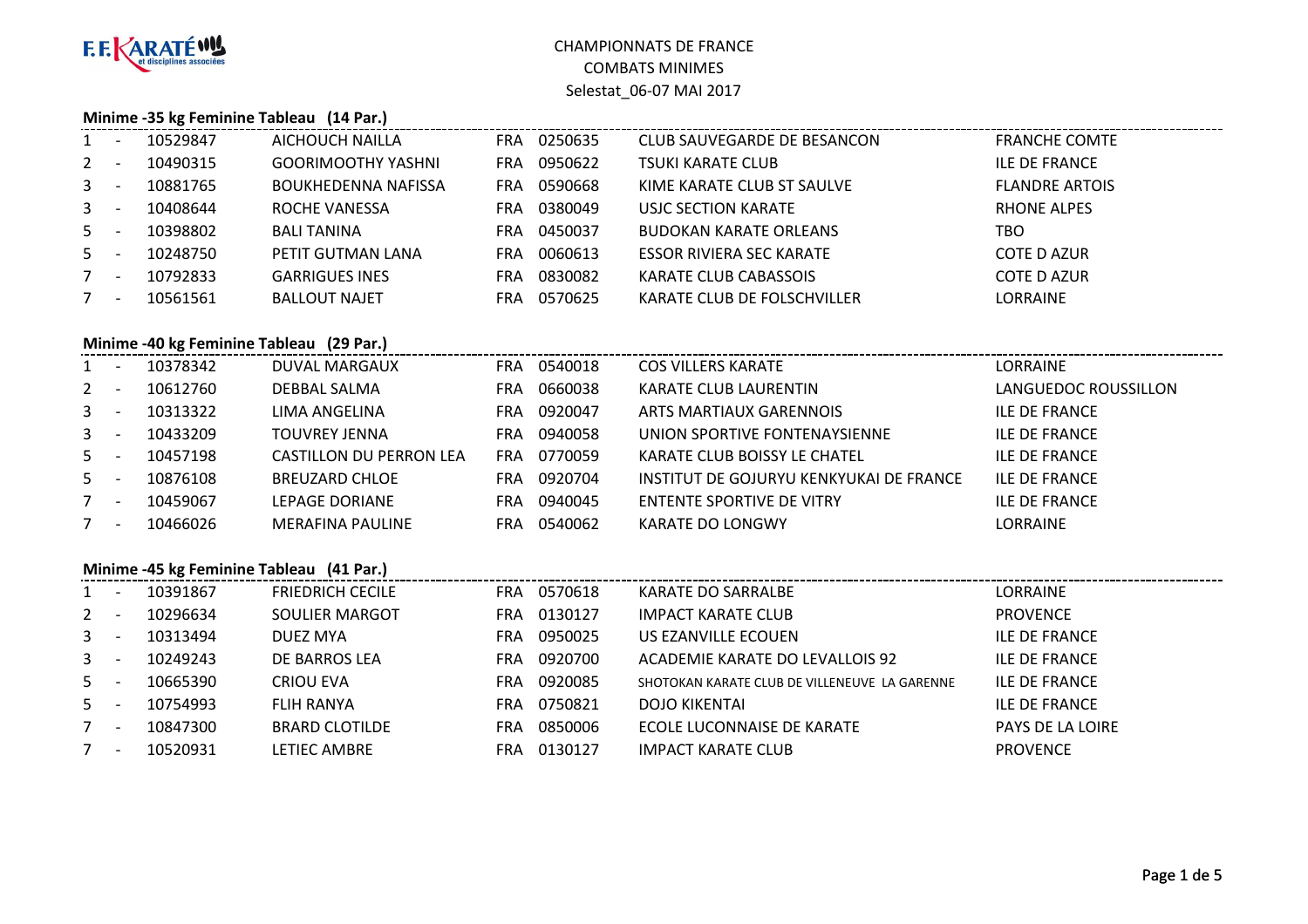

#### **Minime -50 kg Feminine Tableau (38 Par.)**

| $1 -$       |                          | 10627483 | ELISABETH EMMA MARIE    | FRA.       | 9740042 | FOYER DES JEUNES DE JOINVILLE       | REUNION               |
|-------------|--------------------------|----------|-------------------------|------------|---------|-------------------------------------|-----------------------|
| $2 -$       |                          | 10411157 | <b>FRANCISCO NINA</b>   | <b>FRA</b> | 0130704 | <b>FULL KARATE ACADEMIE</b>         | <b>PROVENCE</b>       |
| $3 -$       |                          | 10637821 | <b>SOMBE TRYCIA</b>     | FRA        | 0590739 | KARATE CLUB SIN LE NOBLE            | <b>FLANDRE ARTOIS</b> |
| $3 - 1$     |                          | 10465807 | <b>AUDRY OANELL</b>     | FRA        | 0950681 | ATHLETIC KARATE ARNOUVILLE          | ILE DE FRANCE         |
| $5 -$       |                          | 10413647 | ALIOUANE SADIA          | FRA        | 0700014 | KARATE SHOTOKAN HERICOURT           | <b>FRANCHE COMTE</b>  |
| $5 -$       |                          | 10376965 | POUPEE AMAE             | FRA        | 0190006 | <b>BUDOKAI KARATE CLUB DE BRIVE</b> | <b>LIMOUSIN</b>       |
| $7^{\circ}$ | $\overline{\phantom{a}}$ | 10300540 | <b>MOUDOUD THILELLI</b> | FRA        | 0060115 | NICE ELITE SPORT                    | <b>COTE D AZUR</b>    |
|             | $\overline{\phantom{a}}$ | 10467461 | LEVENEUR MELISSA        | FRA        | 0270010 | CL SP BEAUMONTAIS C S B             | <b>NORMANDIE</b>      |
|             |                          |          |                         |            |         |                                     |                       |

### **Minime -55 kg Feminine Tableau (30 Par.)**

| $1 -$   |                          | 10529852 | SOMBE THALYA                | FRA        | 0590739 | KARATE CLUB SIN LE NOBLE       | <b>FLANDRE ARTOIS</b> |
|---------|--------------------------|----------|-----------------------------|------------|---------|--------------------------------|-----------------------|
| $2 -$   |                          | 10377628 | LEVACHER TYLLA              | FRA        | 0950034 | ASS AMICALE SPORTIVE SARCELLES | <b>ILE DE FRANCE</b>  |
| $3 - 1$ |                          | 10240298 | <b>GUET MARY</b>            | <b>FRA</b> | 0310715 | <b>IMPACT KARATE 31</b>        | <b>MIDI PYRENEES</b>  |
| $3 -$   |                          | 10786469 | KADIRIC TINA                | FRA        | 0250032 | KARATE CLUB BETHONCOURT        | <b>FRANCHE COMTE</b>  |
| $5 -$   |                          | 10744542 | <b>CORANSON BEAUDU EMMA</b> | <b>FRA</b> | 0950034 | ASS AMICALE SPORTIVE SARCELLES | <b>ILE DE FRANCE</b>  |
| $5 -$   |                          | 10320209 | <b>ALAOUI ANISSA</b>        | FRA        | 0180003 | <b>FUDO SHIN KARATE DO</b>     | тво                   |
|         | $\overline{\phantom{a}}$ | 10366377 | <b>VALENTIN MAELLE</b>      | FRA        | 0540624 | <b>KARATE FORME</b>            | <b>LORRAINE</b>       |
|         | $\overline{\phantom{0}}$ | 10569211 | ARMAGHANIAN LORINA          | FRA        | 0240635 | <b>TRELISSAC KARATE CLUB</b>   | <b>AQUITAINE</b>      |

#### **Minime 55 et + kg Feminine Tableau (34 Par.)**

|                | Minime 55 et + kg Feminine Tableau (34 Par.) |          |                           |            |         |                                |                       |  |  |  |
|----------------|----------------------------------------------|----------|---------------------------|------------|---------|--------------------------------|-----------------------|--|--|--|
|                | $\overline{\phantom{a}}$                     | 10482268 | <b>PEA CLEMENCE</b>       | <b>FRA</b> | 0210626 | ASPTT DIJON KARATE             | <b>BOURGOGNE</b>      |  |  |  |
| $2^{\circ}$    | $\overline{\phantom{a}}$                     | 10286600 | ABID INES                 | FRA.       | 0130704 | <b>FULL KARATE ACADEMIE</b>    | <b>PROVENCE</b>       |  |  |  |
| 3 <sup>1</sup> | $\overline{\phantom{a}}$                     | 10644276 | DIOP BAHIA                | FRA.       | 0750032 | K.A.J.Y.N.                     | <b>ILE DE FRANCE</b>  |  |  |  |
| 3 <sup>7</sup> | $\overline{\phantom{a}}$                     | 10887871 | <b>IONITA SELMA FLORA</b> | FRA.       | 0490612 | <b>KARATE TIMING EVOLUTION</b> | PAYS DE LA LOIRE      |  |  |  |
| $5 -$          |                                              | 10490077 | <b>BEAUREPERE ANISSA</b>  | <b>FRA</b> | 0700613 | KARATE CLUB BIRA RIOZ          | <b>FRANCHE COMTE</b>  |  |  |  |
| $5 -$          |                                              | 10289056 | CHAKROUN LINA             | FRA.       | 0920079 | C S M PUTEAUX                  | <b>ILE DE FRANCE</b>  |  |  |  |
|                | $\overline{\phantom{a}}$                     | 10535864 | BELGHAZI AMINA            | FRA.       | 0590034 | <b>ASPTT LILLE</b>             | <b>FLANDRE ARTOIS</b> |  |  |  |
|                | $\overline{\phantom{a}}$                     | 10300542 | MOUDOUD THIZIRI           | <b>FRA</b> | 0060115 | NICE ELITE SPORT               | COTE D AZUR           |  |  |  |
|                |                                              |          |                           |            |         |                                |                       |  |  |  |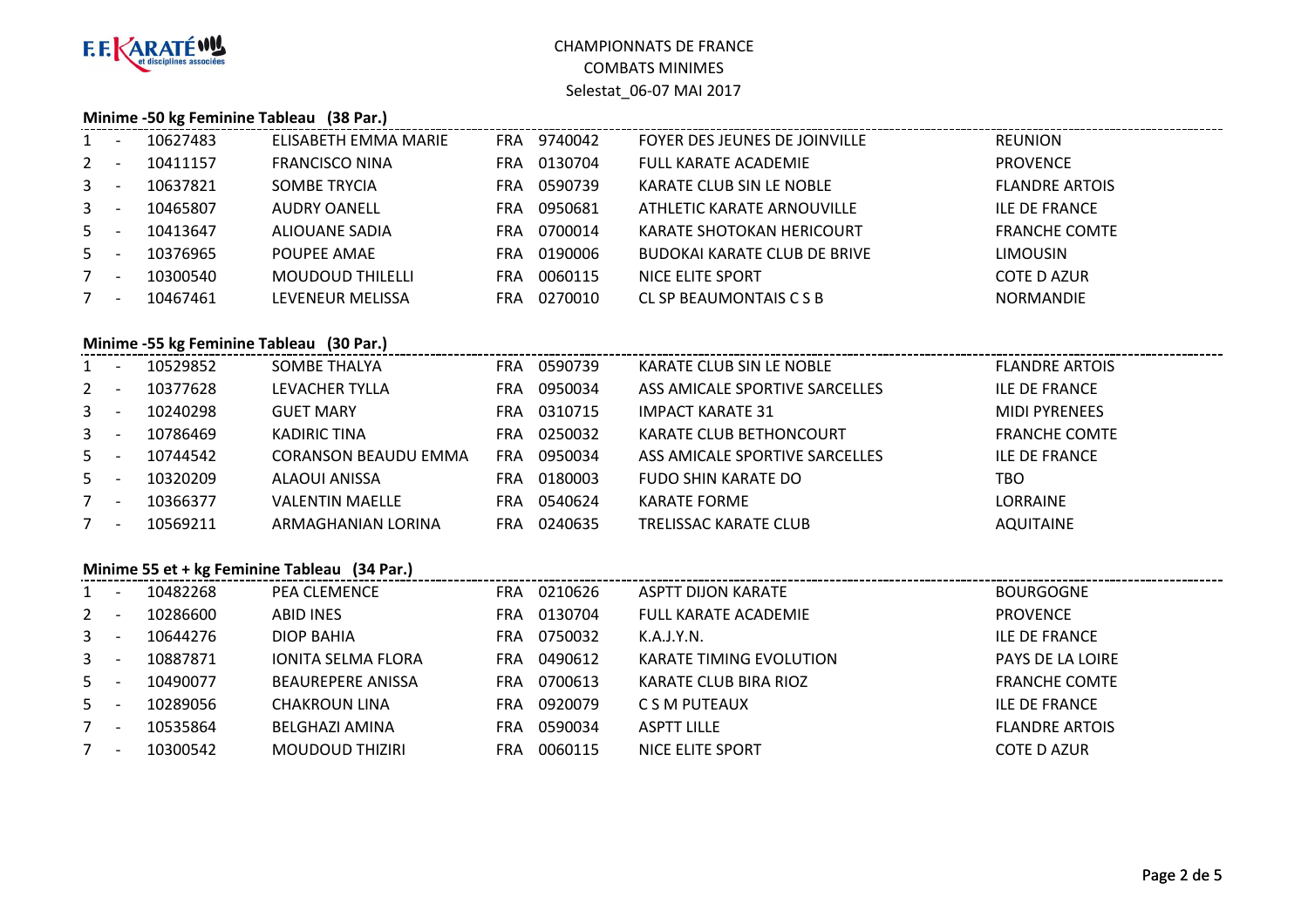

### **Minime -35 kg Masculin Tableau (37 Par.)**

| $1 -$       |                          | 10467449 | <b>HELLAL AHMED EL AMINE</b> | <b>FRA</b> | 0950037 | A D B KTE GARGES                    | <b>ILE DE FRANCE</b> |
|-------------|--------------------------|----------|------------------------------|------------|---------|-------------------------------------|----------------------|
| $2 -$       |                          | 10628534 | <b>COSTET LOUIS</b>          | FRA.       | 0540018 | <b>COS VILLERS KARATE</b>           | <b>LORRAINE</b>      |
| $3 - 5$     |                          | 10593470 | <b>TEILLOUX LEO</b>          | FRA        | 0910608 | SAINT MICHEL SPORTS                 | <b>ILE DE FRANCE</b> |
| $3 - 1$     |                          | 10671392 | <b>COTS NATTAN</b>           | FRA.       | 0190006 | <b>BUDOKAI KARATE CLUB DE BRIVE</b> | <b>LIMOUSIN</b>      |
| $5 -$       |                          | 10713700 | <b>OURABAH RAFIL ELIAS</b>   | FRA.       | 0940048 | UNION SPORTIVE DE CRETEIL           | <b>ILE DE FRANCE</b> |
| $5 -$       |                          | 10387039 | <b>MATOS MATHIEU</b>         | FRA.       | 0540010 | ARTS MARTIAUX DU TOULOIS            | <b>LORRAINE</b>      |
|             | $\overline{\phantom{0}}$ | 10452565 | EBLIN RUBEN                  | FRA        | 0940611 | K O S VILLENEUVE                    | <b>ILE DE FRANCE</b> |
| $7^{\circ}$ | $\overline{a}$           | 10307221 | <b>TOULET TIMOTHEE</b>       | FRA        | 0270018 | STADE PORTE NORMANDE VERNON         | <b>NORMANDIE</b>     |
|             |                          |          |                              |            |         |                                     |                      |

### **Minime -40 kg Masculin Tableau (32 Par.)**

| $1 -$       |                          | 10400599 | <b>LEGER TITOUAN</b>      | <b>FRA</b> | 0940026 | <b>CLUB BUDOKAN THIAIS</b>           | <b>ILE DE FRANCE</b> |
|-------------|--------------------------|----------|---------------------------|------------|---------|--------------------------------------|----------------------|
| $2 -$       |                          | 10344555 | <b>MECHIN KENZO</b>       | FRA        | 0420623 | SEIGYO KARATE CLUB DE CELLIEU        | <b>RHONE ALPES</b>   |
| $3^{\circ}$ | $\overline{\phantom{a}}$ | 10333310 | PARRINELLO FLORENT        | <b>FRA</b> | 0330026 | SPORTS ATH MERIGNAC                  | <b>AQUITAINE</b>     |
| $3 - 5$     |                          | 10390049 | <b>CODACCIONI TRISTAN</b> | FRA        | 0130127 | <b>IMPACT KARATE CLUB</b>            | <b>PROVENCE</b>      |
| $5 -$       |                          | 10500359 | ROUTET REMI               | FRA        | 0360608 | <b>SHORYU36 KARATE CLUB ARDENTES</b> | TBO                  |
| $5 -$       |                          | 10576947 | <b>COUENNE ROMAIN</b>     | FRA        | 0500015 | KARATE CLUB CERENCES                 | <b>NORMANDIE</b>     |
| $7 -$       |                          | 10302242 | <b>FORTIER BENJAMIN</b>   | FRA        | 0760641 | <b>ENTENTE SAINT PIERRAISE</b>       | <b>NORMANDIE</b>     |
|             | $\overline{\phantom{a}}$ | 10410049 | AMADOS EARVIN             | FRA        | 0060072 | <b>BOXING KARATE MENTON</b>          | <b>COTE D AZUR</b>   |

### **Minime -45 kg Masculin Tableau (36 Par.)**

| $1 -$ | 10234066 | <b>TAS YANIS</b>         | <b>FRA</b> | 0850635 | <b>TEAMTAS 85</b>                   | PAYS DE LA LOIRE     |
|-------|----------|--------------------------|------------|---------|-------------------------------------|----------------------|
| $2 -$ | 10427669 | <b>MENSOURI SAMI</b>     | FRA        | 0940026 | <b>CLUB BUDOKAN THIAIS</b>          | <b>ILE DE FRANCE</b> |
| $3 -$ | 10465906 | LAWANI MARC              | <b>FRA</b> | 0950681 | ATHLETIC KARATE ARNOUVILLE          | <b>ILE DE FRANCE</b> |
| $3 -$ | 10354783 | TOUMI RALEM              | <b>FRA</b> | 0190006 | <b>BUDOKAI KARATE CLUB DE BRIVE</b> | <b>LIMOUSIN</b>      |
| $5 -$ | 10296633 | <b>GOUIRAN ALEXANDRE</b> | FRA.       | 0130127 | <b>IMPACT KARATE CLUB</b>           | <b>PROVENCE</b>      |
| $5 -$ | 10284565 | RAGUEB LOUNIS            | FRA        | 0950034 | ASS AMICALE SPORTIVE SARCELLES      | <b>ILE DE FRANCE</b> |
| $7 -$ | 10349903 | <b>ZANNOUTI YASSIR</b>   | FRA        | 0680632 | <b>SEISHINKAI</b>                   | ALSACE               |
| $7 -$ | 10412853 | <b>CARRARA FLORIAN</b>   | FRA        | 0250038 | SANBUDO RYU VOUJEAUCOURT            | <b>FRANCHE COMTE</b> |
|       |          |                          |            |         |                                     |                      |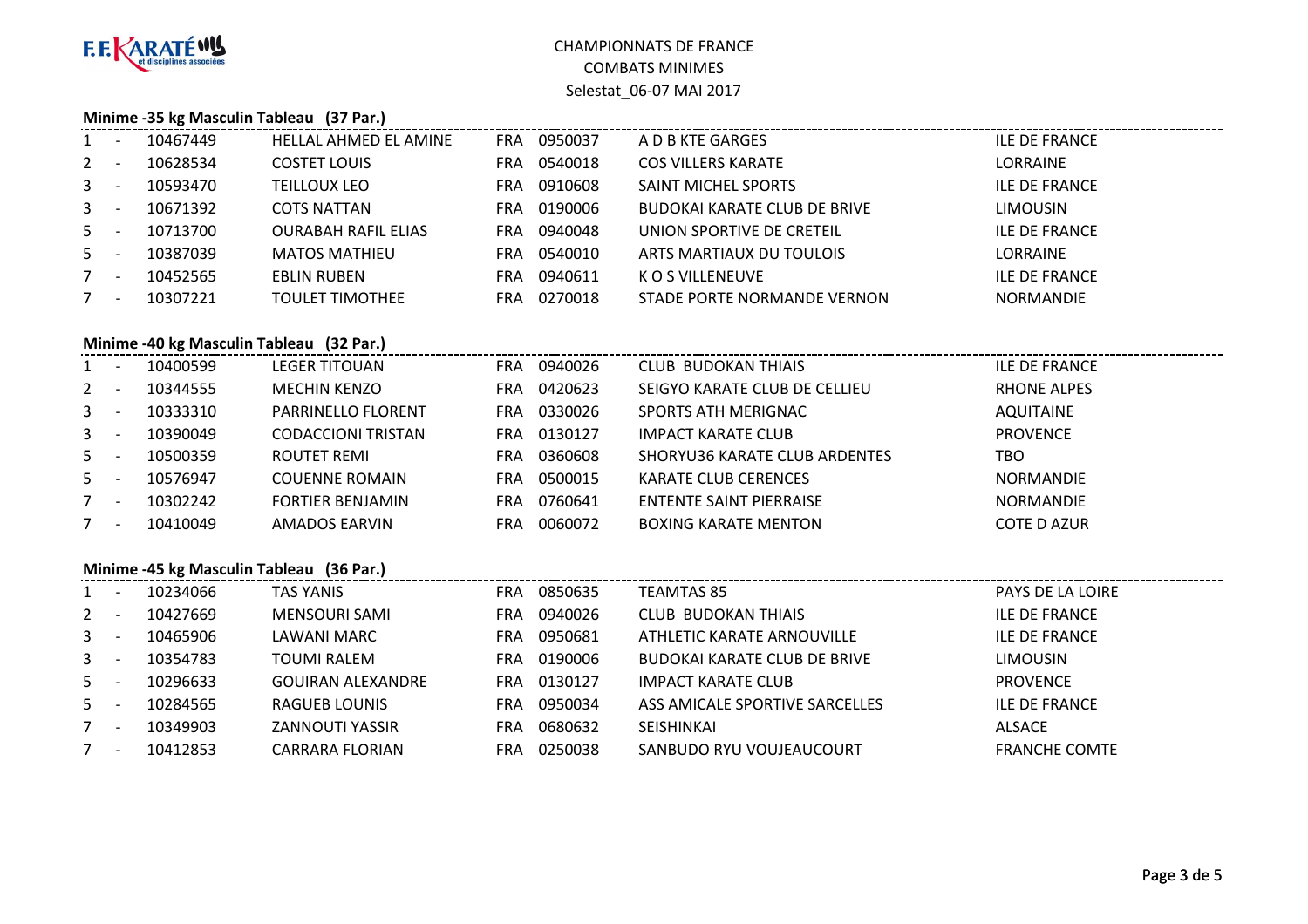

### **Minime -50 kg Masculin Tableau (47 Par.)**

| $1 -$          |                                          | 10377650 | <b>IBILI WALID</b>          | FRA        | 0950034 | ASS AMICALE SPORTIVE SARCELLES | <b>ILE DE FRANCE</b> |  |  |  |
|----------------|------------------------------------------|----------|-----------------------------|------------|---------|--------------------------------|----------------------|--|--|--|
| $\mathbf{2}$   | $\overline{a}$                           | 10443697 | TADJER ZINEDINE             | <b>FRA</b> | 0950086 | AMICAL CLUB SPORTIF CORMEILLAI | <b>ILE DE FRANCE</b> |  |  |  |
| 3 <sup>1</sup> | $\overline{\phantom{a}}$                 | 10339032 | <b>FAVRE TROSSON TIMOTY</b> | <b>FRA</b> | 0060115 | NICE ELITE SPORT               | COTE D AZUR          |  |  |  |
| $3 - 1$        |                                          | 10350764 | <b>TRAN YANN</b>            | <b>FRA</b> | 0950025 | US EZANVILLE ECOUEN            | <b>ILE DE FRANCE</b> |  |  |  |
| $5 -$          |                                          | 10416624 | <b>JUNG PAUL</b>            | <b>FRA</b> | 0300629 | A K A VILLENEUVE LES ANGLES    | LANGUEDOC ROUSSILLON |  |  |  |
| $5 -$          |                                          | 10631469 | <b>STENEGRI KILLIAN</b>     | <b>FRA</b> | 0330106 | <b>DOJO LANTONNAIS</b>         | <b>AQUITAINE</b>     |  |  |  |
| $7 -$          |                                          | 10252943 | <b>VALENTIN THEO</b>        | <b>FRA</b> | 0310042 | <b>SHAOLIN KARATE CLUB</b>     | <b>MIDI PYRENEES</b> |  |  |  |
| $7^{\circ}$    | $\overline{\phantom{a}}$                 | 10555687 | LARDJOUM ISSA               | <b>FRA</b> | 0690700 | <b>FUDOSHIN</b>                | <b>RHONE ALPES</b>   |  |  |  |
|                |                                          |          |                             |            |         |                                |                      |  |  |  |
|                | Minime -55 kg Masculin Tableau (33 Par.) |          |                             |            |         |                                |                      |  |  |  |
|                |                                          |          |                             |            |         |                                |                      |  |  |  |
|                |                                          | 10401281 | <b>HORY NATAN</b>           | FRA        | 0330106 | <b>DOJO LANTONNAIS</b>         | <b>AQUITAINE</b>     |  |  |  |
| $\mathbf{2}$   | $\overline{\phantom{0}}$                 | 10525307 | ENNASRI YASSINE             | <b>FRA</b> | 0300674 | ECOLE GARRIGUE KARATE DO       | LANGUEDOC ROUSSILLON |  |  |  |
| 3              | $\overline{a}$                           | 10467719 | <b>GNIZAKO ADRIEN</b>       | <b>FRA</b> | 0920047 | ARTS MARTIAUX GARENNOIS        | <b>ILE DE FRANCE</b> |  |  |  |
| $3 - 5$        |                                          | 10563026 | <b>JEAN-BAPTISTE RAMON</b>  | <b>FRA</b> | 0450654 | C J F KARATE SHOTOKAN          | TBO                  |  |  |  |
| $5 -$          |                                          | 10609919 | GIUDICE SALVO               | <b>FRA</b> | 0130704 | <b>FULL KARATE ACADEMIE</b>    | <b>PROVENCE</b>      |  |  |  |
| $5 -$          |                                          | 10365673 | <b>MARGERIN ELIAN</b>       | <b>FRA</b> | 0300629 | A K A VILLENEUVE LES ANGLES    | LANGUEDOC ROUSSILLON |  |  |  |

|                          | -------  |                        |     | .           |                                |                    |
|--------------------------|----------|------------------------|-----|-------------|--------------------------------|--------------------|
|                          | 10535908 | <b>GRUMEL LUCAS</b>    | FRA | 0380698     | SHOTOKAN KARATE CLUB VIRIVILLE | <b>RHONE ALPES</b> |
| $\overline{\phantom{0}}$ | 10448047 | <b>BISCHOFF BENOIT</b> |     | FRA 0540609 | K C DE VALLEROY                | LORRAINE           |

# **Minime -60 kg Masculin Tableau (33 Par.)**

| $1 -$ | 10624030 | <b>JIRKOVSKY EDY</b>     | <b>FRA</b> | 0540029 | KARATE CLUB LONGUYONNAIS          | <b>LORRAINE</b>      |
|-------|----------|--------------------------|------------|---------|-----------------------------------|----------------------|
| $2 -$ | 10469074 | MEDJBER NOAM             | <b>FRA</b> | 0950034 | ASS AMICALE SPORTIVE SARCELLES    | <b>ILE DE FRANCE</b> |
| $3 -$ | 10254942 | DRUBIGNY SEBASTIEN       | <b>FRA</b> | 0830082 | KARATE CLUB CABASSOIS             | <b>COTE D AZUR</b>   |
| $3 -$ | 10405947 | <b>BENOIT JEREMIE</b>    | <b>FRA</b> | 0910077 | ETAMPES TEAM INTERNATIONAL KARATE | <b>ILE DE FRANCE</b> |
| $5 -$ | 10674879 | <b>OUAHBI YAZID</b>      | FRA        | 0490612 | <b>KARATE TIMING EVOLUTION</b>    | PAYS DE LA LOIRE     |
| $5 -$ | 10499107 | <b>MEYER JEREMY</b>      | <b>FRA</b> | 0670615 | ECOLE DE KARATE STRASBOURG        | ALSACE               |
| $7 -$ | 10395629 | <b>SCALABRINO THEO</b>   | FRA        | 0130169 | M J C PLAN DE CUQUES              | <b>PROVENCE</b>      |
| $7 -$ | 10976260 | <b>BOUTELDJA KYLLIAN</b> | FRA        | 0830082 | KARATE CLUB CABASSOIS             | <b>COTE D AZUR</b>   |
|       |          |                          |            |         |                                   |                      |